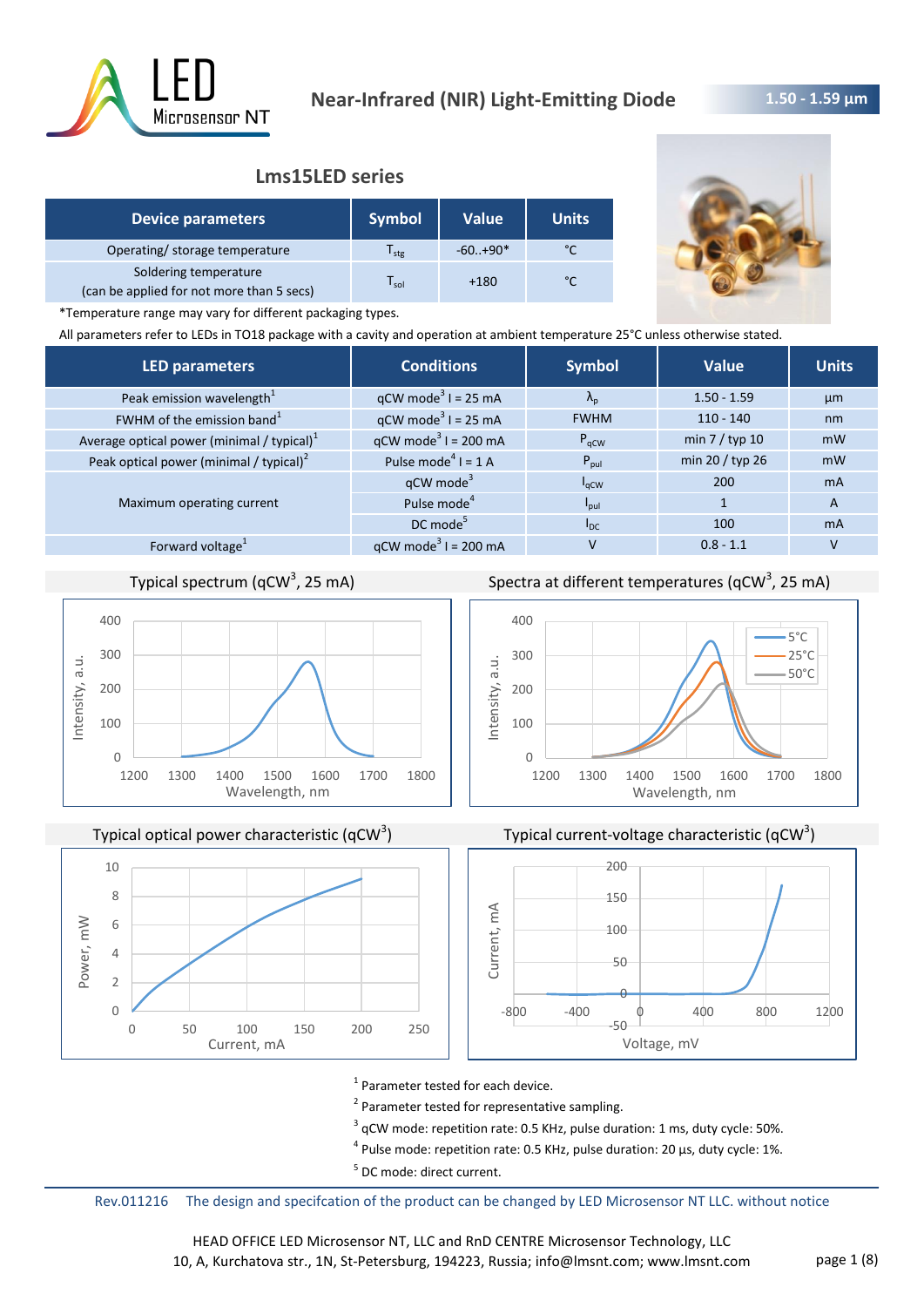

# **Near-Infrared (NIR) Light-Emitting Diode**

**1.50 - 1.59 μm** 

| <b>Packages</b>                                                                                            | <b>Model</b>   |
|------------------------------------------------------------------------------------------------------------|----------------|
| TO-18 with a cap with a glass window                                                                       | Lms15LED       |
| TO-18 with a parabolic reflector without a glass window                                                    | Lms15LED-R     |
| TO-18 with a parabolic reflector with a glass window                                                       | Lms15LED-RW    |
| TO-5 with a built-in thermocooler and thermoresistor, covered by a cap with a glass window                 | Lms15LED-TEM   |
| TO-5 with a built-in thermocooler and thermoresistor, covered by a parabolic reflector with a glass window | Lms15LED-TEM-R |

Radiant characteristics (far-field pattern)





### Related products:

- **Photodiodes Lms24PD, Lms25PD series**  detectors of mid-infrared radiation;
- LED drivers (D-41i, D-51i, minidrivers mD-1c, mD-1p) provide LED power supply in pulse modes.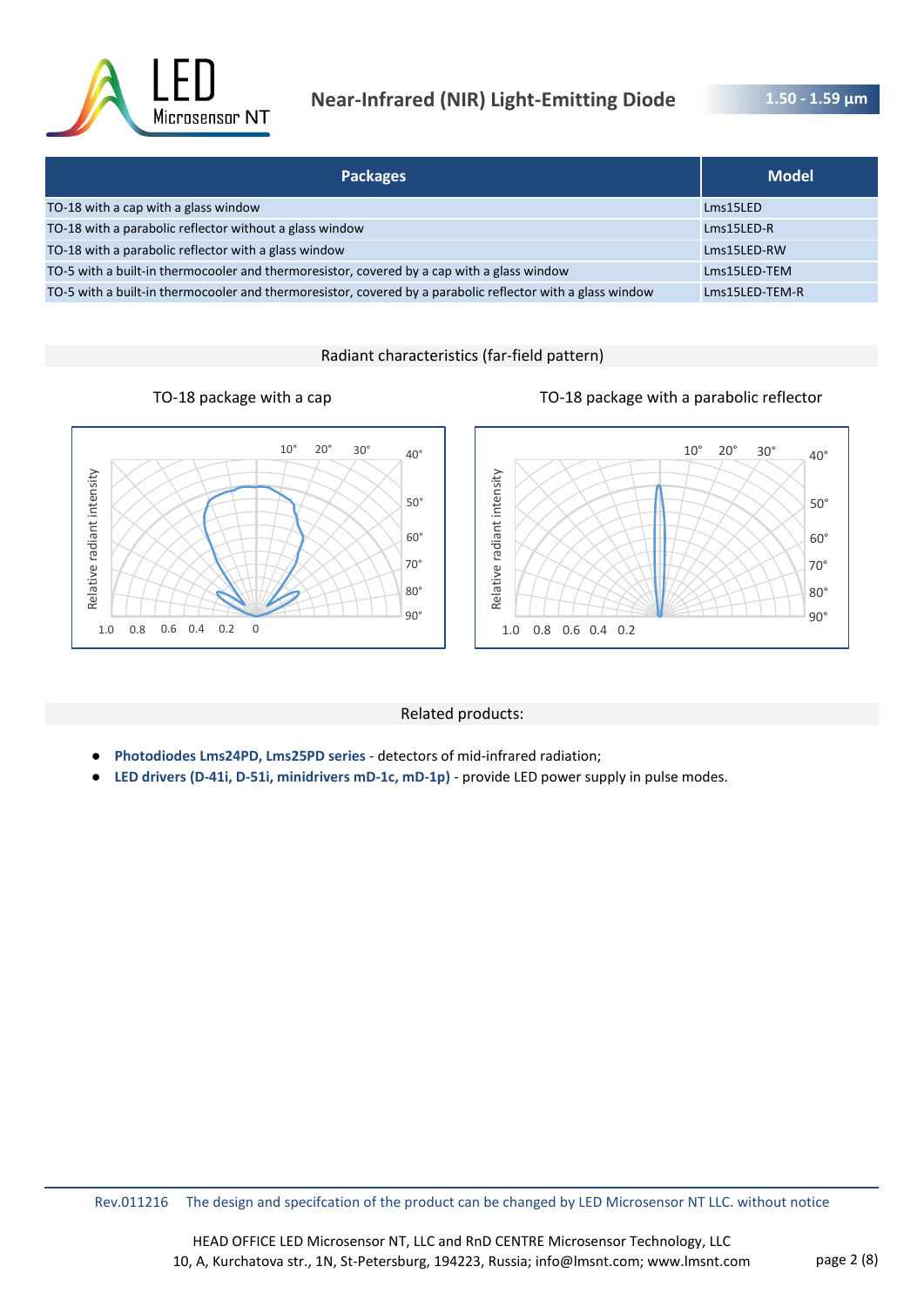

To drive the LED we recommend the following basic circuit connections:



**LED basic circuit connection LED with thermoelectric module basic circuit connection**



We recommend using **Quasi Continuous Wave (qCW) mode** with a duty cycle 50% or 25% to obtain maximum average optical power and short **Pulse modes** to obtain maximum peak power.



### **IMPORTANT CAUTIONS:**

- please check your connection circuit before turning on the LED;
- please mind the LED polarity: anode is marked with a RED dot; REVERSE voltage applying is FORBIDDEN;
- please do not connect the LED to the multimeter;
- please control the CURRENT applied to the LED in order NOT to EXCEED the maximum allowable values.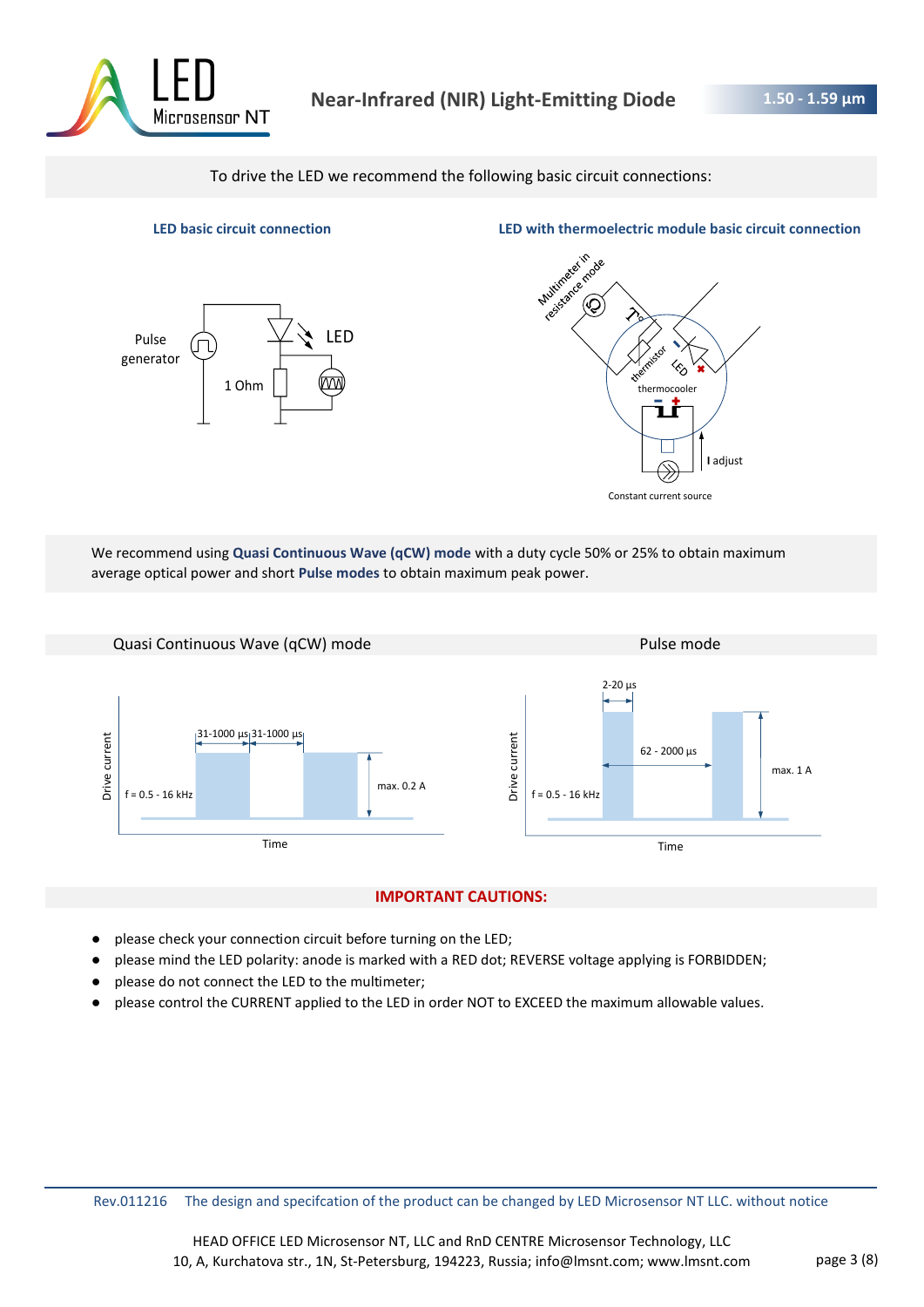

## **Technical Drawings**

#### **Lms15LED**



1 - LED anode 2- LED cathode



Rev.011216 The design and specifcation of the product can be changed by LED Microsensor NT LLC. without notice

HEAD OFFICE LED Microsensor NT, LLC and RnD CENTRE Microsensor Technology, LLC 10, A, Kurchatova str., 1N, St-Petersburg, 194223, Russia; info@lmsnt.com; www.lmsnt.com page 4 (8)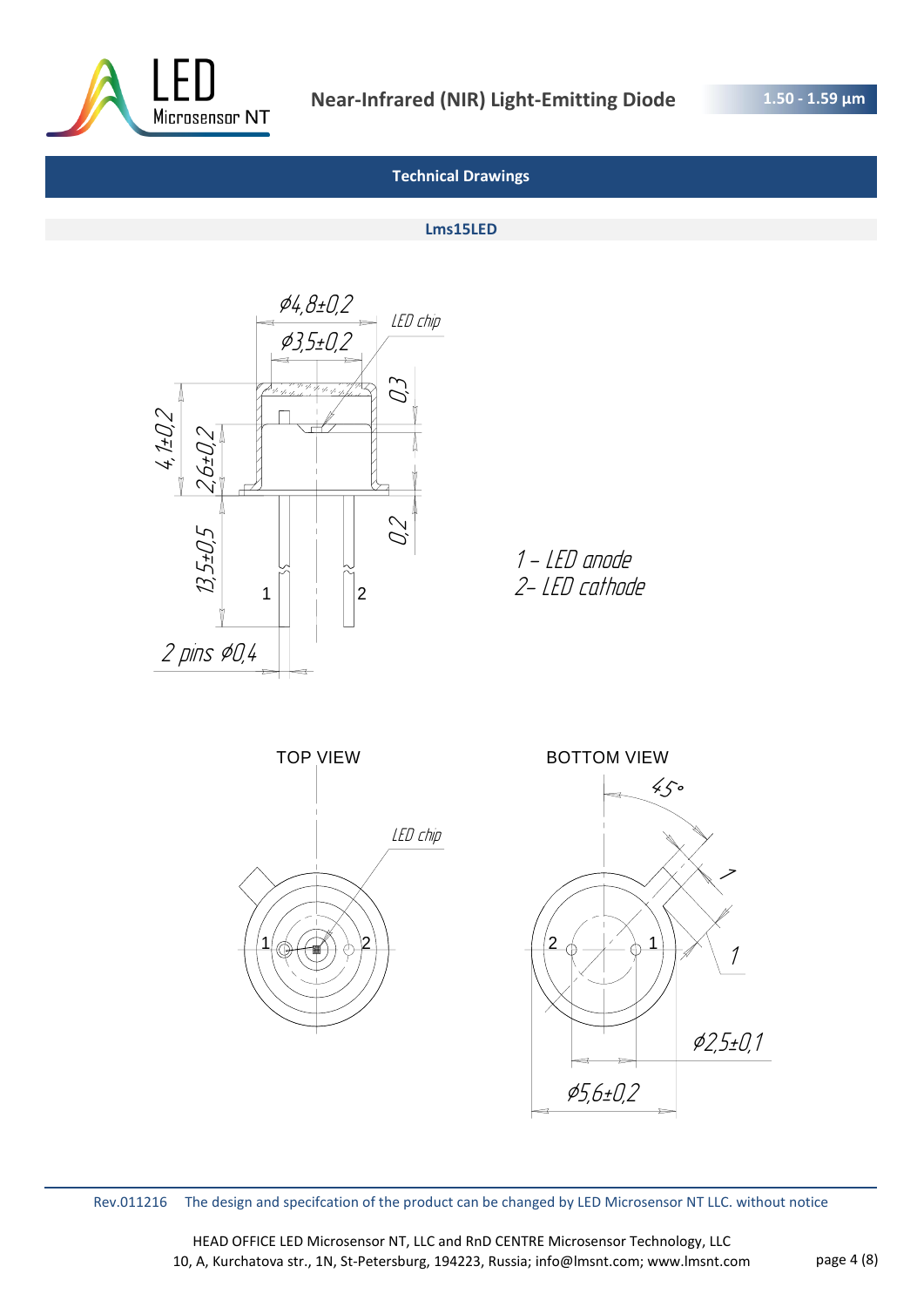

## **Technical Drawings**

#### **Lms15LED-R**



Rev.011216 The design and specifcation of the product can be changed by LED Microsensor NT LLC. without notice

HEAD OFFICE LED Microsensor NT, LLC and RnD CENTRE Microsensor Technology, LLC 10, A, Kurchatova str., 1N, St-Petersburg, 194223, Russia; info@lmsnt.com; www.lmsnt.com page 5 (8)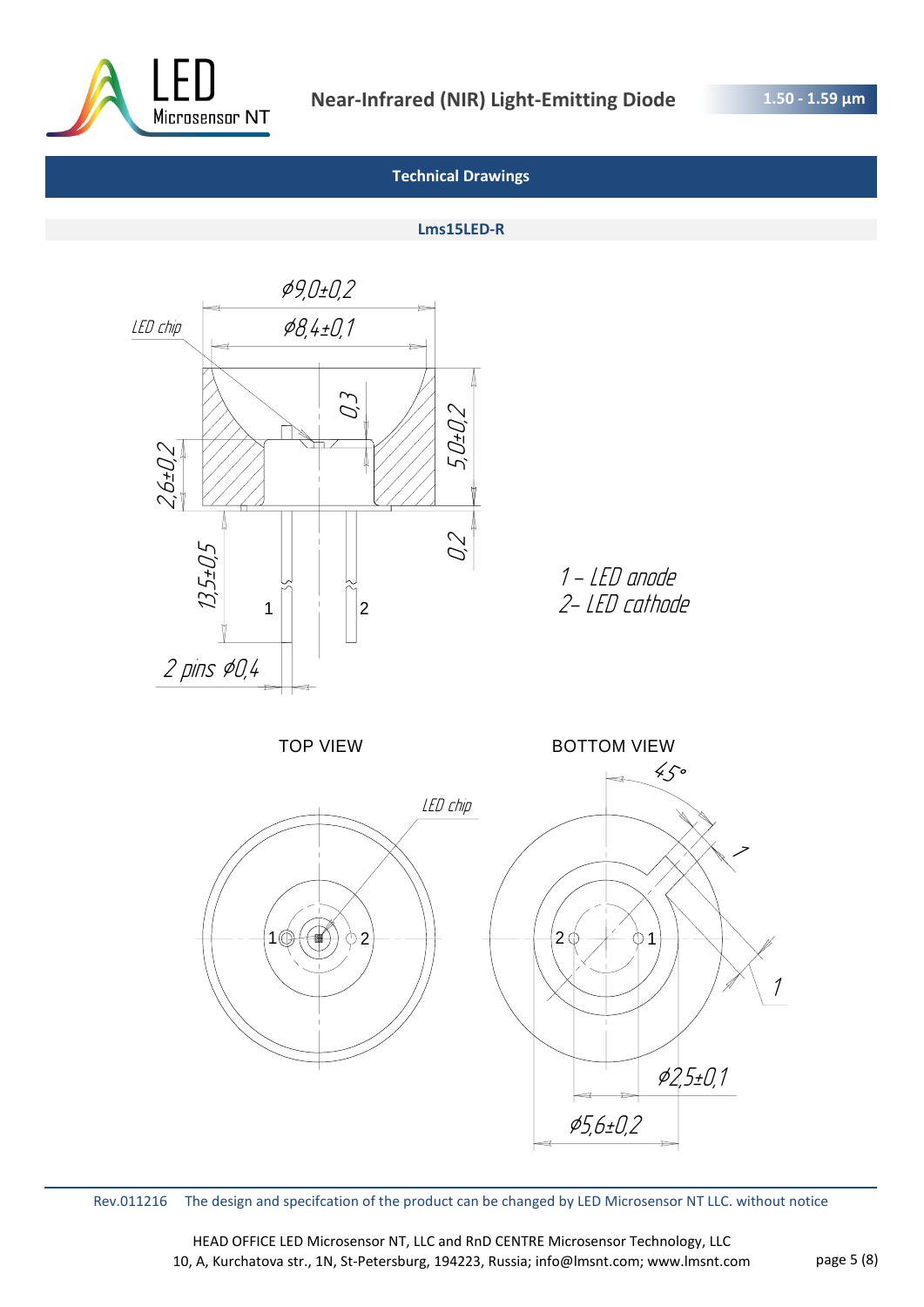

## **Technical Drawings**

#### **Lms15LED-RW**



Rev.011216 The design and specifcation of the product can be changed by LED Microsensor NT LLC. without notice

HEAD OFFICE LED Microsensor NT, LLC and RnD CENTRE Microsensor Technology, LLC 10, A, Kurchatova str., 1N, St-Petersburg, 194223, Russia; info@lmsnt.com; www.lmsnt.com page 6 (8)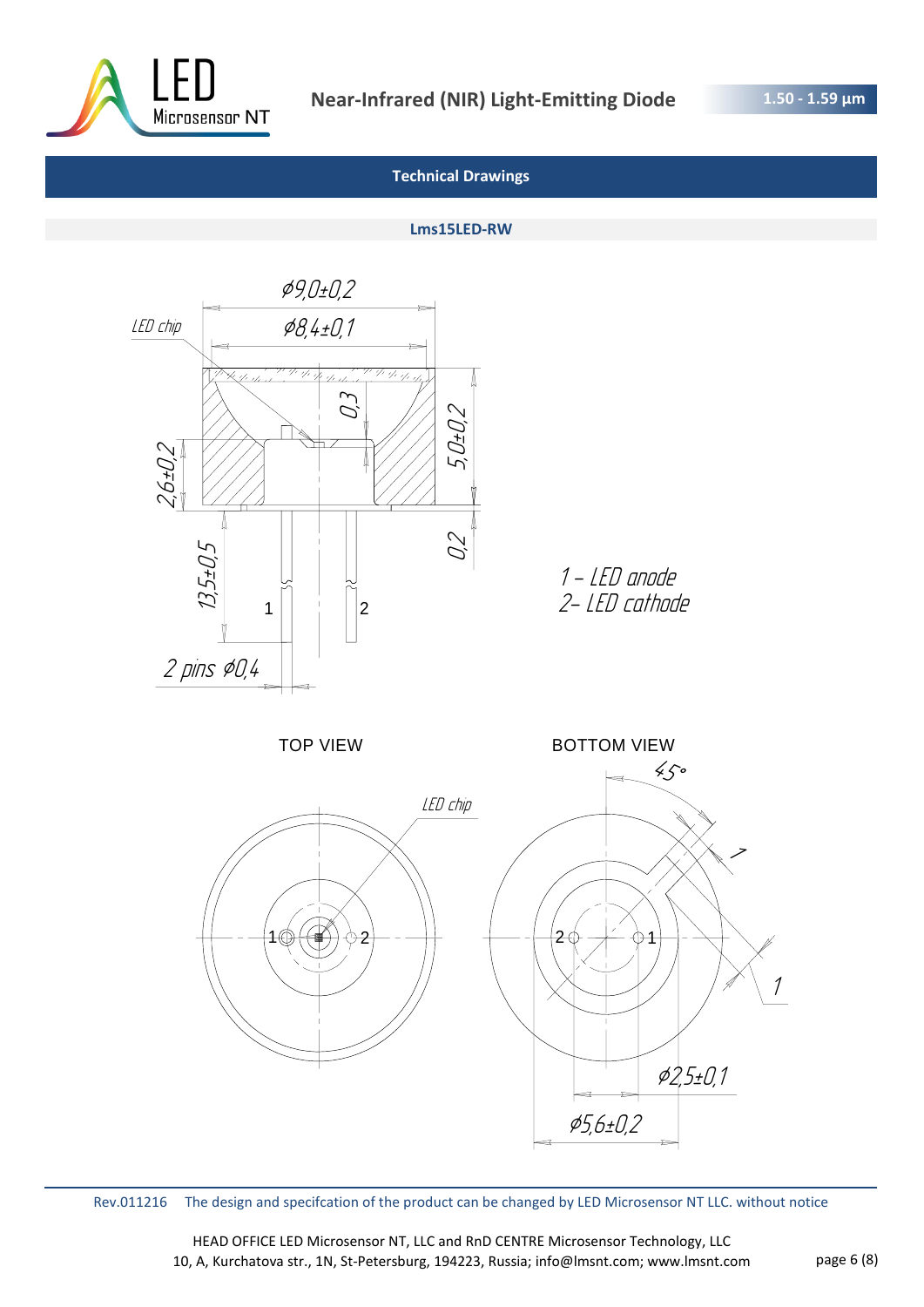

## **Technical Drawings**

### **Lms15LED-TEM**



TOP VIEW



BOTTOM VIEW



Rev.011216 The design and specifcation of the product can be changed by LED Microsensor NT LLC. without notice

HEAD OFFICE LED Microsensor NT, LLC and RnD CENTRE Microsensor Technology, LLC 10, A, Kurchatova str., 1N, St-Petersburg, 194223, Russia; info@lmsnt.com; www.lmsnt.com page 7 (8)